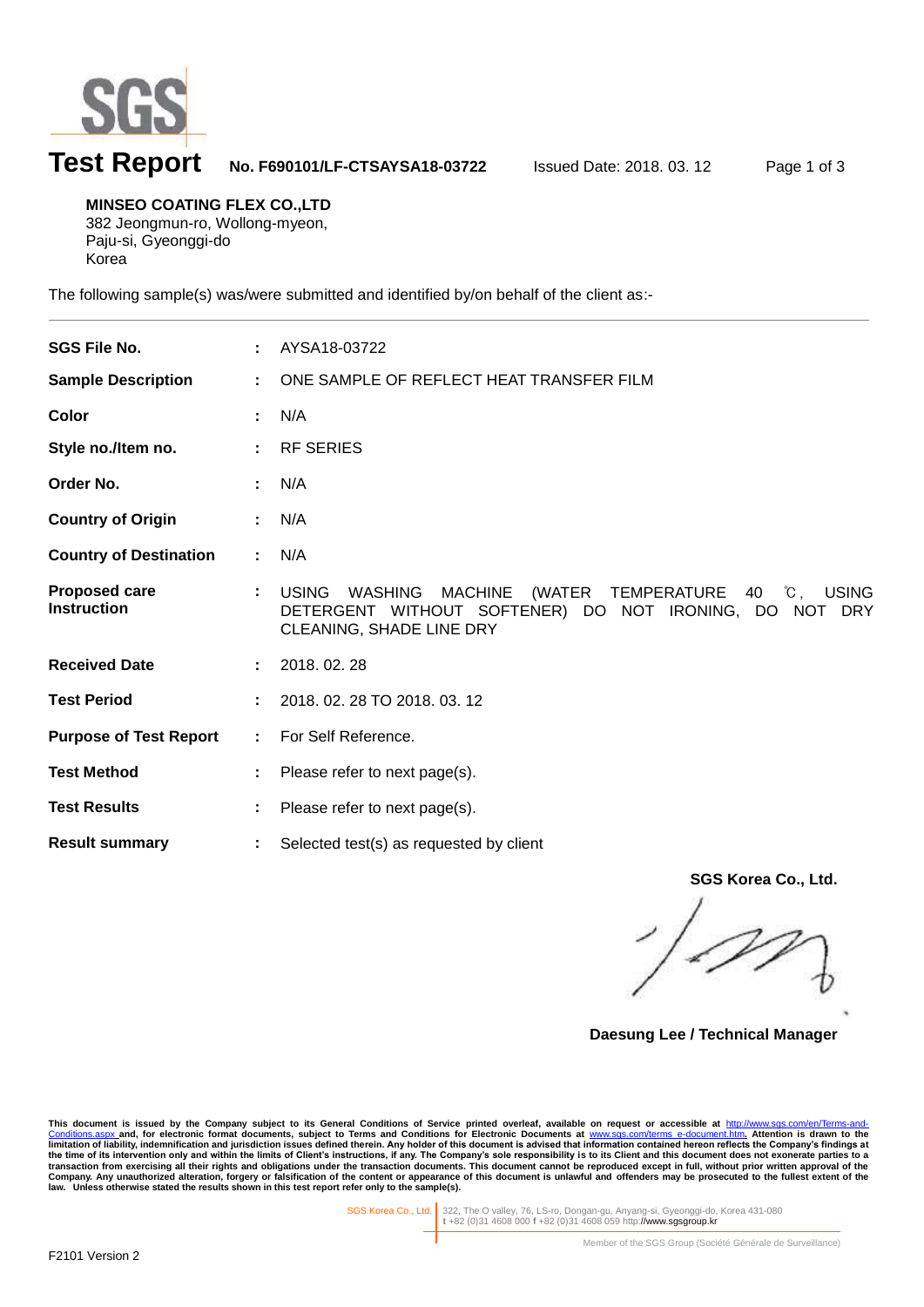

# **Test Report No. F690101/LF-CTSAYSA18-03722** Issued Date: 2018. 03. 12 Page 2 of 3

#### **Test Conducted Results**

### **Appearance after 5 th Washing (Film part only)**

Test Method: Washing Procedure: AATCC 150-2012: Machine wash at  $(44 \pm 4.2)$  ℃ with 1.8 kg dummy loading, Normal cycle, Line dry at 25 ℃, Add 66.0 g of 1993 AATCC Standard Reference Detergent - Observation on washed sample

The color of the sample was almost the same as that of the original state. ( grade 4.5) The luster of the film was slightly reduced. Therefore, the general appearance of the washed sample is **satisfactory.**

#### **Appearance after 10th Washing (Film part only)**

Test Method: Washing Procedure: AATCC 150-2012: Machine wash at (44 ± 4.2) ℃ with 1.8 kg dummy loading, Normal cycle, Line dry at 25 ℃, Add 66.0 g of 1993 AATCC Standard Reference Detergent - Observation on washed sample

The color of the sample was almost the same as that of the original state. (grade 4.5) The luster of the film was slightly reduced. Therefore, the general appearance of the washed sample is **satisfactory.**

## **Appearance after 15 th Washing (Film part only)**

Test Method: Washing Procedure: AATCC 150-2012: Machine wash at  $(44 \pm 4.2)$  °C with 1.8 kg dummy loading, Normal cycle, Line dry at 25 ℃, Add 66.0 g of 1993 AATCC Standard Reference Detergent - Observation on washed sample

The color of the sample was almost the same as that of the original state. ( grade 4.5) The luster of the film was slightly reduced.

Therefore, the general appearance of the washed sample is **satisfactory.**

<Note> Grey Scale Rating is based on the 5-step scale of 1 to 5, where 1 is bad and 5 is good. <Note> The test was conducted by applicant's request.

This document is issued by the Company subject to its General Conditions of Service printed overleaf, available on request or accessible at <u>http://www.sgs.com/en/Terms-and-</u><br><u>[Conditions.aspx](http://www.sgs.com/en/Terms-and-Conditions.aspx) a</u>nd, for electronic format do **limitation of liability, indemnification and jurisdiction issues defined therein.** Any holder of this document is advised that information contained hereon reflects the Company's findings at limitation of liability, indem the time of its intervention only and within the limits of Client's instructions, if any. The Company's sole responsibility is to its Client and this document does not exonerate parties to a<br>transaction from exercising all **law. Unless otherwise stated the results shown in this test report refer only to the sample(s).**